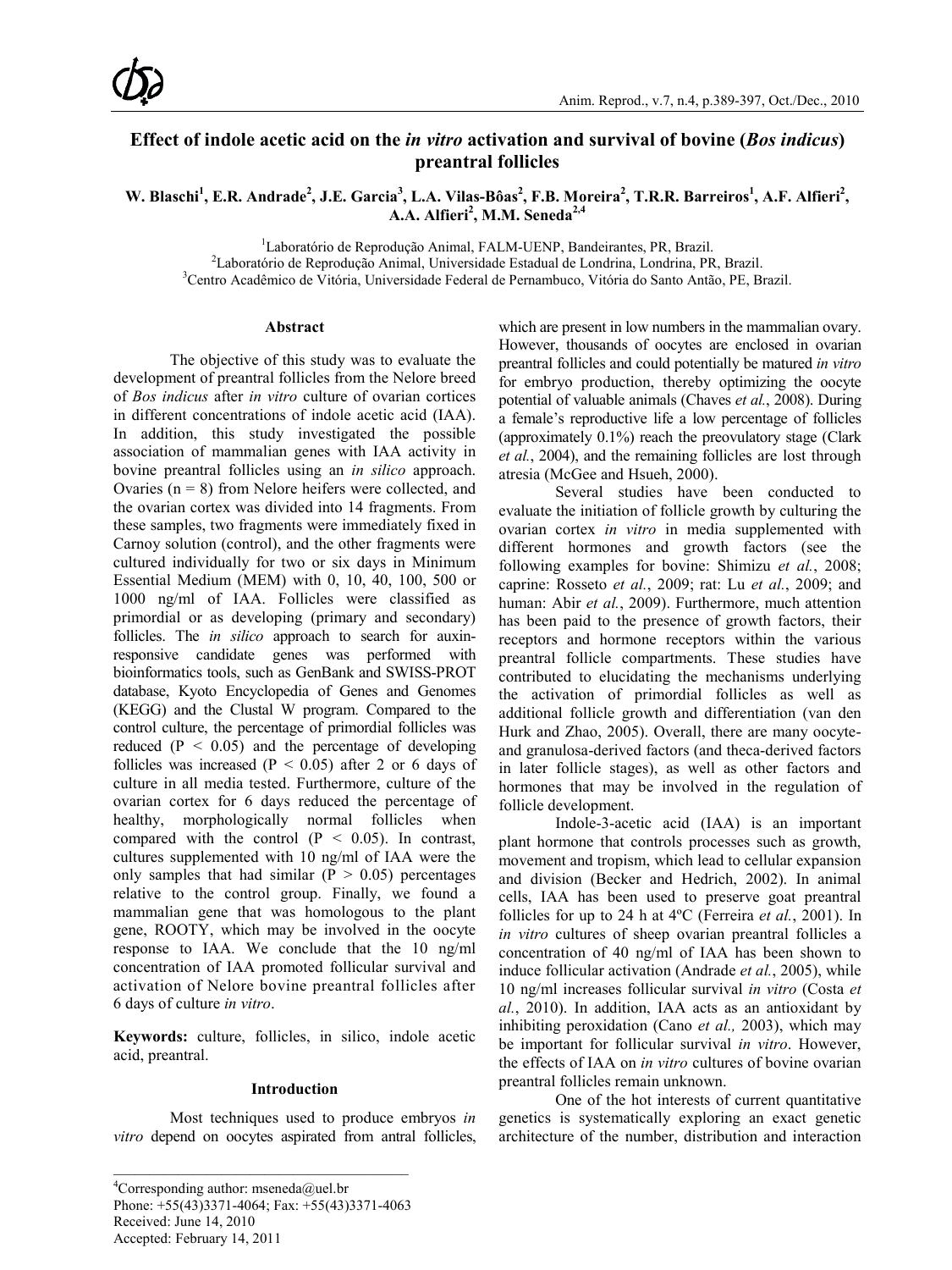of loci affecting the variations of biomedically, economically, and evolutionarily important complex and quantitative traits (Zhu and Zhao, 2007). There are two approaches for genetic dissections of complex and quantitative traits, i.e., genome-wide scanning and candidate gene approach. Candidate genes are generally the genes with known biological function directly or indirectly regulating the developmental processes of the investigated traits, which could be confirmed by evaluating the effects of the causative gene variants in an association analysis. Candidate gene approach has been ubiquitously applied for gene-disease research, genetic association studies, biomarker and drug target selection in many organisms from animals to humans (Tabor *et al*., 2002). Comparative genomics strategy makes the utility of cross-species approach to identify and characterize the effect of putative candidates (Young, 2001; Ewart-Toland and Balmain, 2004).

The aims of the present study were to investigate the effects of different concentrations of IAA on the survival, activation and growth of bovine primordial follicles and to use an *in silico* approach (Katoh, 2002) to find candidate mammalian genes that may be associated with the effects of IAA on the *in vitro* activation and development of preantral follicles.

#### **Materials and Methods**

#### *Source of ovaries*

Ovaries  $(n = 8)$  from 4 adult, non-pregnant, healthy Nelore heifers were obtained from a local abattoir. All abattoir-derived ovaries were washed once in 70% alcohol and twice in 0.9% saline solution. The pairs of ovaries were transported to the laboratory in saline solution at 33°C, within 1 hour of resection. The pH of saline solution was adjusted to 7.2 to 7.4.

#### *Experimental procedure*

At the laboratory, both ovaries from each animal were stripped of the surrounding fat tissue and ligaments and cut in half. Subsequently, the medulla, large antral follicles and corpora lutea were removed. Following this, the ovarian cortex was divided into 14 fragments of approximately 3 x 3 mm (1-mm thick). Two fragments were immediately fixed for classic histological studies (non-cultured controls – Day 0). The other fragments ( $n = 12$ ) from the ovarian cortex were individually cultured *in vitro* in 1 ml of culture medium for 2 or 6 days at 39°C with 5% CO2 using a 24-well culture dish. The control medium was MEM (Sigma, St Louis, MO, USA) supplemented with penicillin (200 UI/ml; Sigma, St Louis, MO, USA), streptomycin (200 mg/ml; Vetec, Rio de Janeiro, RJ, Brazil), BSA (1.25 mg/ml; Sigma, St Louis, MO, USA), ITS (insulin, 6.25 µg/ml; transferrin, 6.25 µg/ml and selenium, 6.25 ng/ml; Invitrogen, Carlsbad, CA, USA), pyruvate (0.23 mM; Invitrogen, Carlsbad, CA, USA), glutamine (2mM; Invitrogen, Carlsbad, CA, USA) and hypoxanthine (2 mM; Sigma, St Louis, MO, USA). As indicated in Fig. 1, this control medium (MEM+) was supplemented with different concentrations of IAA (10, 40, 100, 500 or 1000 ng/ml). Every 2 days, the culture medium was replaced by fresh medium. The media were compared using ovarian fragments from the same animal, and each treatment was repeated four times. The duration of culture was based on the time-course of primordial follicle activation in other species (Braw-Tal and Yossefi, 1997; Fortune *et al*., 1998). The concentration of IAA was based on preliminary studies culturing ovine preantral follicles (Andrade *et al.,* 2005).



Figure1. Experimental protocol for *in vitro* culture of bovine preantral follicles in different concentrations of IAA.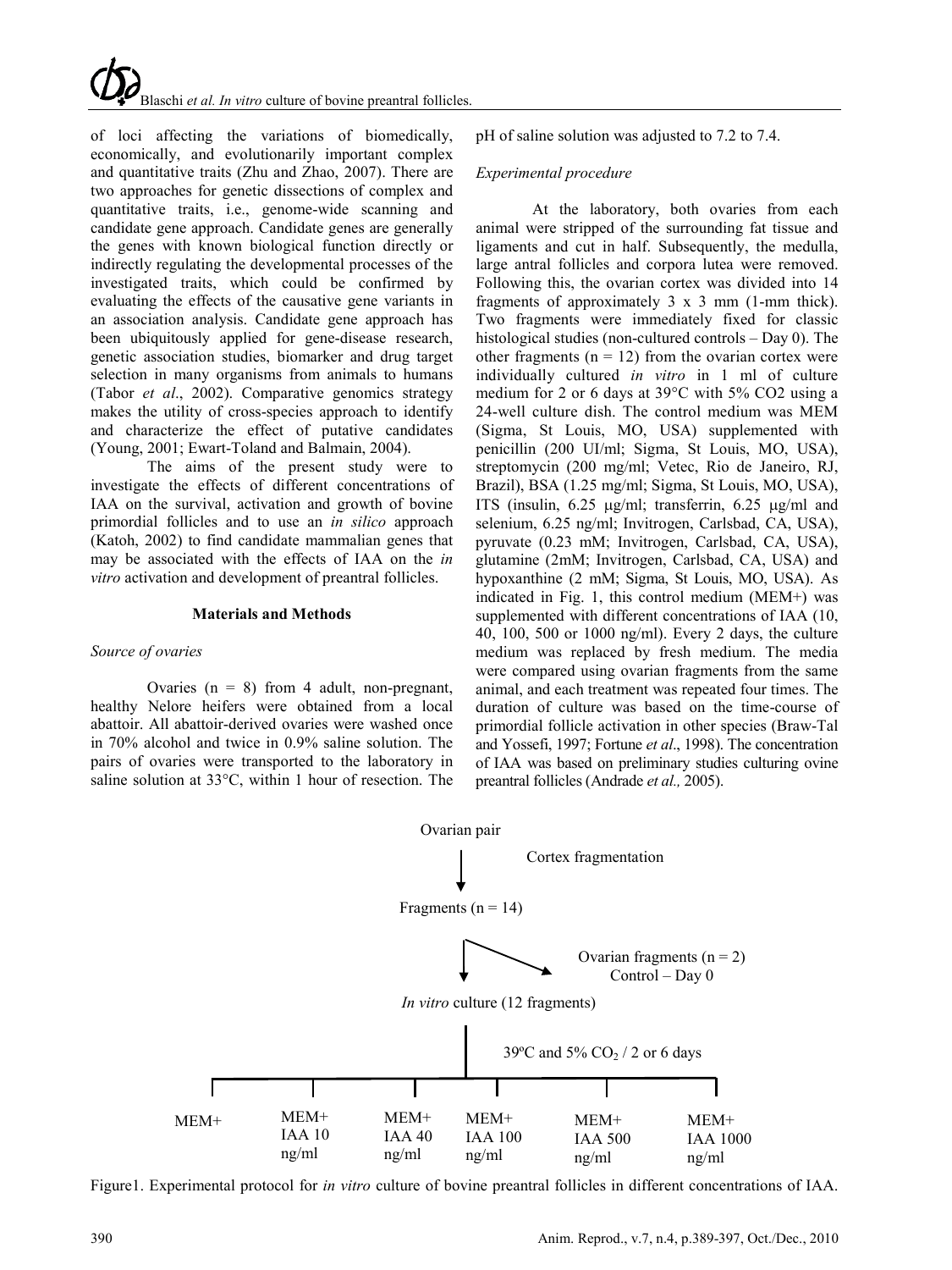# Blaschi *et al. In vitro* culture of bovine preantral follicles.

After being cultured for either 2 or 6 days in each media, pieces of the ovarian cortex were fixed in Carnoy solution for 12 hours (Matos *et al*., 2007). After fixation, the tissues were sequentially dehydrated in increasing concentrations of ethanol, clarified with xylene, and embedded in paraffin wax. Serial sections (5 µm) were cut, and every fifth section was mounted on a glass slide and stained using a standard hematoxylin-eosin protocol (Tolosa *et al.*, 2003). The sections were examined by light microscopy (Zeiss, Germany) under 40X magnification.

## *Histological analysis and assessment of in vitro follicle activation*

The preantral follicles were classified according to the stage of development as described by Hulshof *et al.* (1994). Follicles were considered as either primordial (with one layer of flattened granulosa cells surrounding the oocyte) or developing follicles. Developing follicles possessed one or multiple layers of cuboidal granulosa cells surrounding the oocyte and were characterized as primary or secondary, respectively. Primordial and developing follicles were further classified as either intact or degenerate. They were considered as intact when a morphologically normal oocyte with a non-pyknotic nucleus was surrounded by granulosa cells organized in discrete layers. In contrast, they were considered as degenerate when the oocyte was shrunken with a pyknotic nucleus and surrounded by disorganized granulosa cells detached from the basement membrane (Silva *et al.,*  2002). All of these criteria were carefully defined, and the accuracy of this analysis was confirmed by another independent researcher. In total, 120 follicles were studied per culture medium and per culture duration (30 follicles per replicate with four replicates = 120 follicles). When evaluating the rates of follicle activation and survival, only intact follicles were considered, and the percentage of primordial and developing follicles was calculated on Day 0 (control) and after 2 or 6 days of culture in each treatment.

### *In silico approach to search for auxin-responsive candidate genes in Bos sp. and Ovis sp.*

An initial search of the scientific literature, which mainly consisted of papers that used large-scale expression analyses, was performed to find auxinresponsive genes in plants. Genes with a direct response to an auxin stimulus in plants were selected, and their protein sequences were retrieved from the *Arabidopsis thaliana* genome deposited in the GenBank database using the gene names as keywords. The sequence datasets were stored in FASTA file format. The putative function of each gene was obtained from the genome annotation databank from *A. thaliana* as well as from the corresponding entries from the SWISS-PROT database.

The selected plant amino acid sequences were

used to perform a TBlastn alignment (Gertz *et al*., 2006), whereby the query amino-acid sequence was compared with the genome sequences, expressed sequence tags (ESTs), or cDNAs translated in all 6 frames. This search was performed using default stringency criteria against *Ovis* sp*.* and *Bos* sp. EST databases to identify probable orthologous genes. If no orthologs were identified from this specific search, protein sequence banks from mammals in general were tested.

The functions of the selected mammalian genes were verified by SWISS-PROT (Bairoch and Apweiler, 2000), and the metabolic pathways in which these gene products were involved were defined based on the Kyoto Encyclopedia of Genes and Genomes (KEGG; Kanehisa and Goto, 2000). The selected sequences from *Arabidopsis thaliana, Bos taurus* and *Ovis aries* were aligned using the Clustal W program (Thompson *et al.*, 1994).

### *Statistical analyses*

When evaluating follicular activation and survival, only healthy follicles were considered. The efficiency for the induction of activation was evaluated by the measured increase in the percentage of follicles undergoing development as well as the reduction in the percentage of primordial follicles. In this analysis, we compared follicles from the control (Day 0) group with follicles from all treatments on Days 2 and 6 of culture. Follicle viability was calculated as the percentage of all preantral follicles that were morphologically normal. This comparison was carried out among the control (Day 0) samples and all treatments (on Days 2 and 6 of culture).

An arcsine transformation was performed prior to analysis. Repeated measures analysis of variance was used to evaluate the percentages of primordial and developing follicles and the percentage of viable follicles within the non-cultured ovarian cortex and after culturing for 2 or 6 days. Pair-wise comparisons were conducted using Tukey's procedure. All analyses were done with the Statistical Analysis System (SAS Institute, Cary, NC, USA) and P < 0.05 was considered as significant.

## **Results**

## *Primordial follicle activation*

In regard to follicle activation, the non-cultured ovarian cortex (Day 0) contained mostly primordial follicles (85.8%) and a small percentage of developing follicles (14.2%). However, by Days 2 and 6 of culture, the percentage of primordial follicles was reduced, concomitant with the increased percentages of developing follicles in all media tested ( $P < 0.05$ ).

Comparisons among the treatments for the same culture period were performed (Fig. 2 and 3). Only the ovarian cortex cultured for 6 days in media supplemented with 500 and 1000 ng/ml of IAA had higher percentages of primordial follicles and lower percentages of developing follicles when compared with the other treatments ( $P < 0.05$  for each).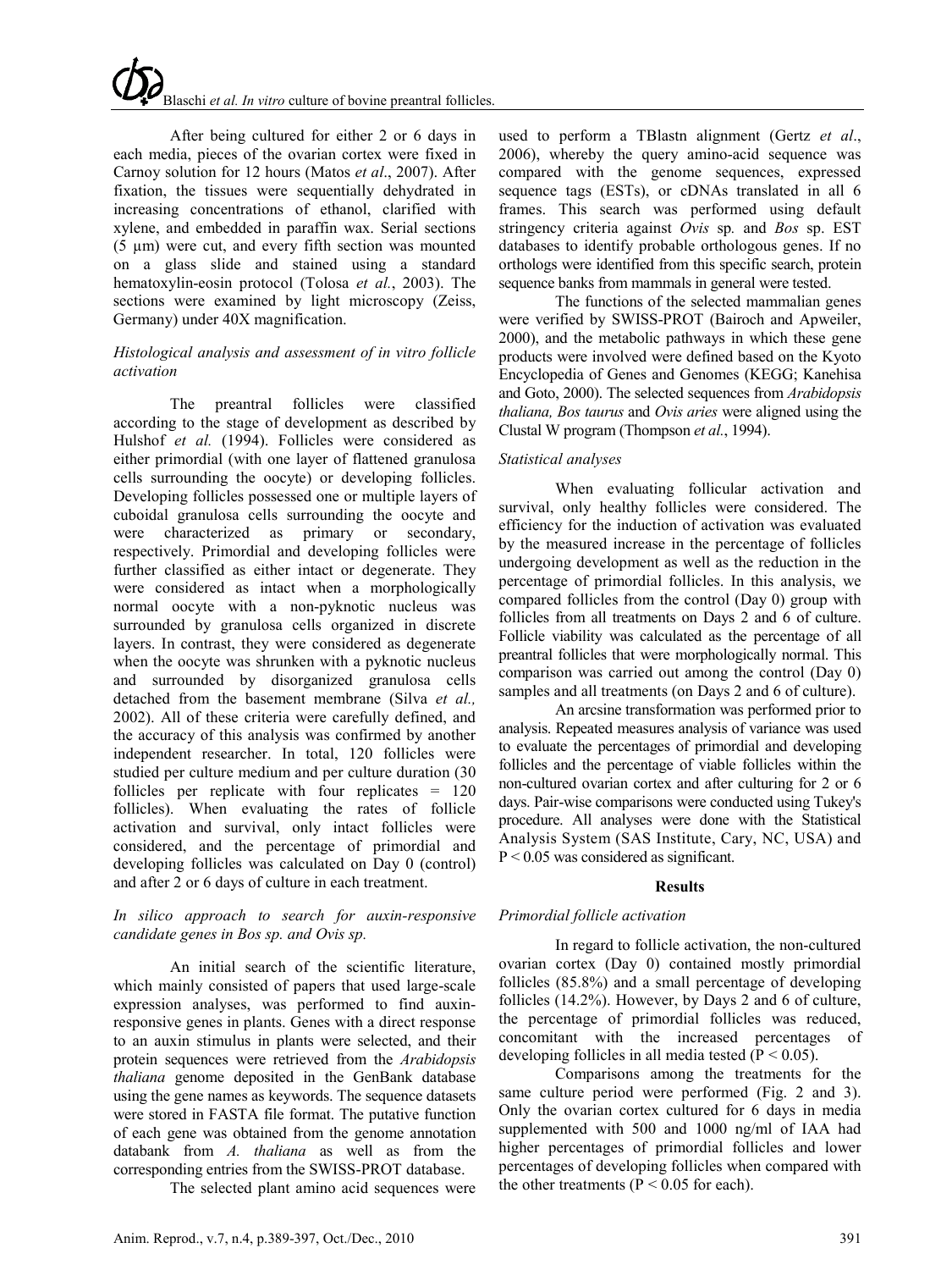

Figure 2. Mean ( $\pm$  SEM) percentages of normal preantral bovine follicles that were at primordial ( $\blacksquare$ ) and developing (**Z**) stages in non-cultured ovarian tissue (Control) and in ovarian tissue after *in vitro* culture for 2 days in various treatments. For both primordial- and developing-stage follicles there were differences ( $P < 0.05$  for each) between the Control group and all other treatments. However, no significant difference was observed among all the other treatments (excluding the Control group). \*Different (P < 0.05) from Control group.



Figure 3. Mean  $(\pm$  SEM) percentages of normal preantral bovine follicles that were at primordial ( $\blacksquare$ ) and developing (**Z**) stages in non-cultured ovarian tissue (Control) and in ovarian tissue after *in vitro* culture for 6 days in various treatments. For both primordial- and developing-stage follicles there were differences ( $P < 0.05$  for each) between the Control group and all other treatments. \*Different ( $P < 0.05$ ) from Control group. <sup>ab</sup>For primordial-stage follicles, treatments (excluding the control) without a common superscript differ ( $P < 0.05$ ). <sup>cd</sup>For developing-stage follicles, treatments (excluding the control) without a common superscript differ ( $P < 0.05$ ).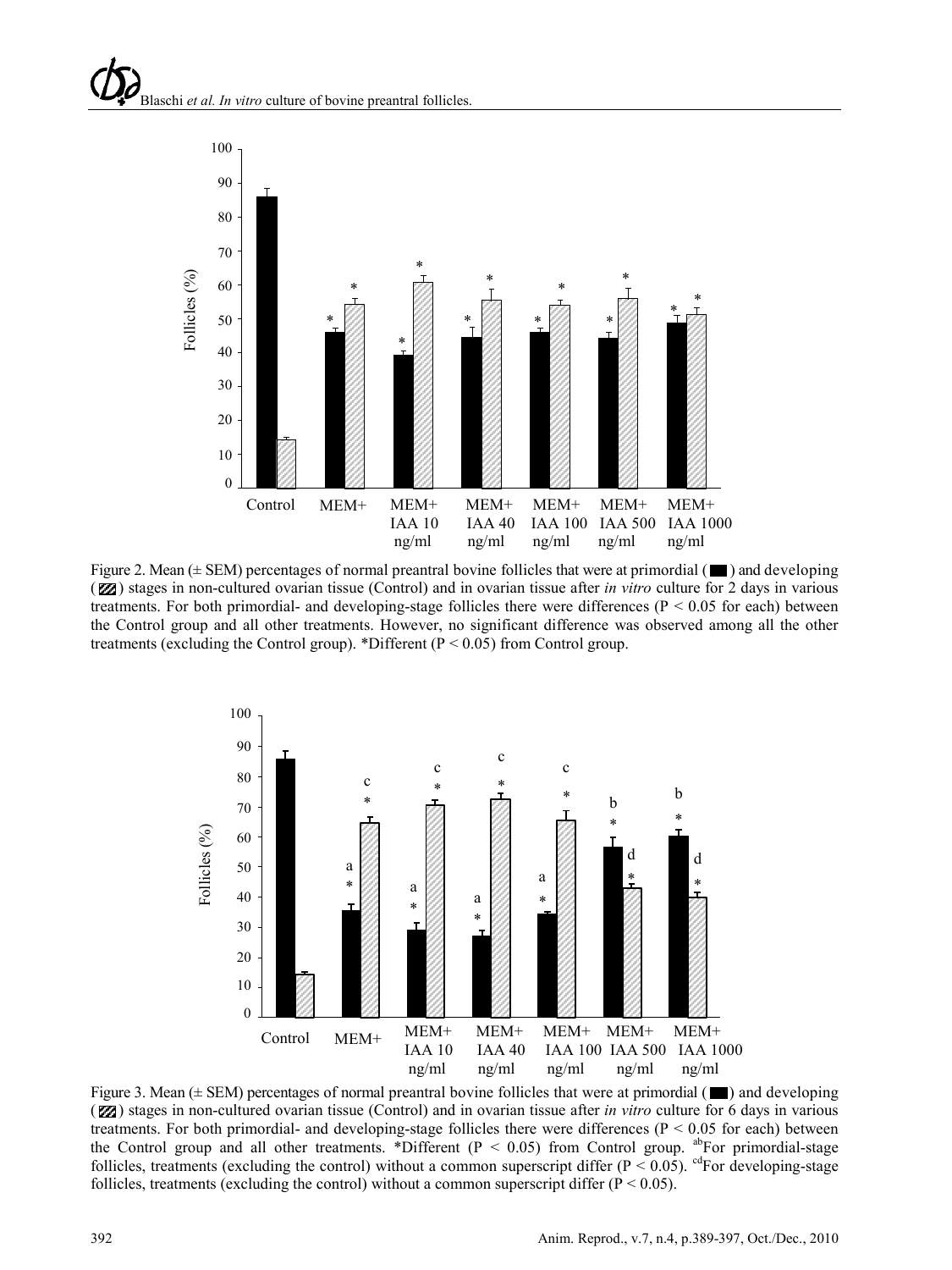## *Follicular survival*

Normal preantral follicles exhibited a healthy spherical or oval oocyte with a large central or eccentrically located nucleus. Granulosa cells, well organized in layers, without pyknotic nucleus were observed surrounding the oocyte (Fig. 4A; Control

group). Degenerated follicles exhibited a retracted oocyte and swollen granulosa cells detached from basement membrane (Fig. 4B; group treated with 1000 ng/ml of IAA). It is important to note that neither pyknotic bodies in the granulosa cells nor rupture of the basement membrane were observed in degenerated follicles.



Figure 4. Histological section of ovarian fragment after staining with Periodic Acid Schiffhematoxylin, showing (A) normal preantral follicle; (B) Degenerated follicles. O: oocyte; Nu: oocyte nucleus; GC: granulosa cells; dO: degenerated oocyte, and dGC: degenerated granulosa cells.

Data for follicular survival are shown in Fig. 5 and 6. On Day 2, the percentage of morphologically normal primordial follicles was significantly reduced only in cultures supplemented with 500 and 1000 ng/ml of IAA compared to the Control group; conversely, the percentage of developing follicles decreased in all treatments tested, except when it was added 10 ng/ml of IAA to the media, in comparison the Control group (Fig. 5). On Day 6, the percentage of normal primordial and developing follicles in cultures supplemented with 10 ng/ml of IAA were not significantly different from the percentage in the Control group; yet, in all of the other treatments, the percentage of morphologically

normal follicles was significantly lower than that of the Control group (Fig. 6). Regarding the effect of culture duration, the percentage of normal primordial and developing follicles decreased ( $P < 0.05$ ) from 2 to 6 days in four of the cultures, including the MEM+ (control medium) and cultures supplemented with 100, 500 and 1000 ng/ml of IAA.

### *Search for auxin-responsive candidate genes in* Bos *sp. and* Ovis *sp.*

The gene search strategy returned 10 plant genes that seemed extremely responsive to IAA. From these 10 genes, the gene ROOTY (*Arabidopsis*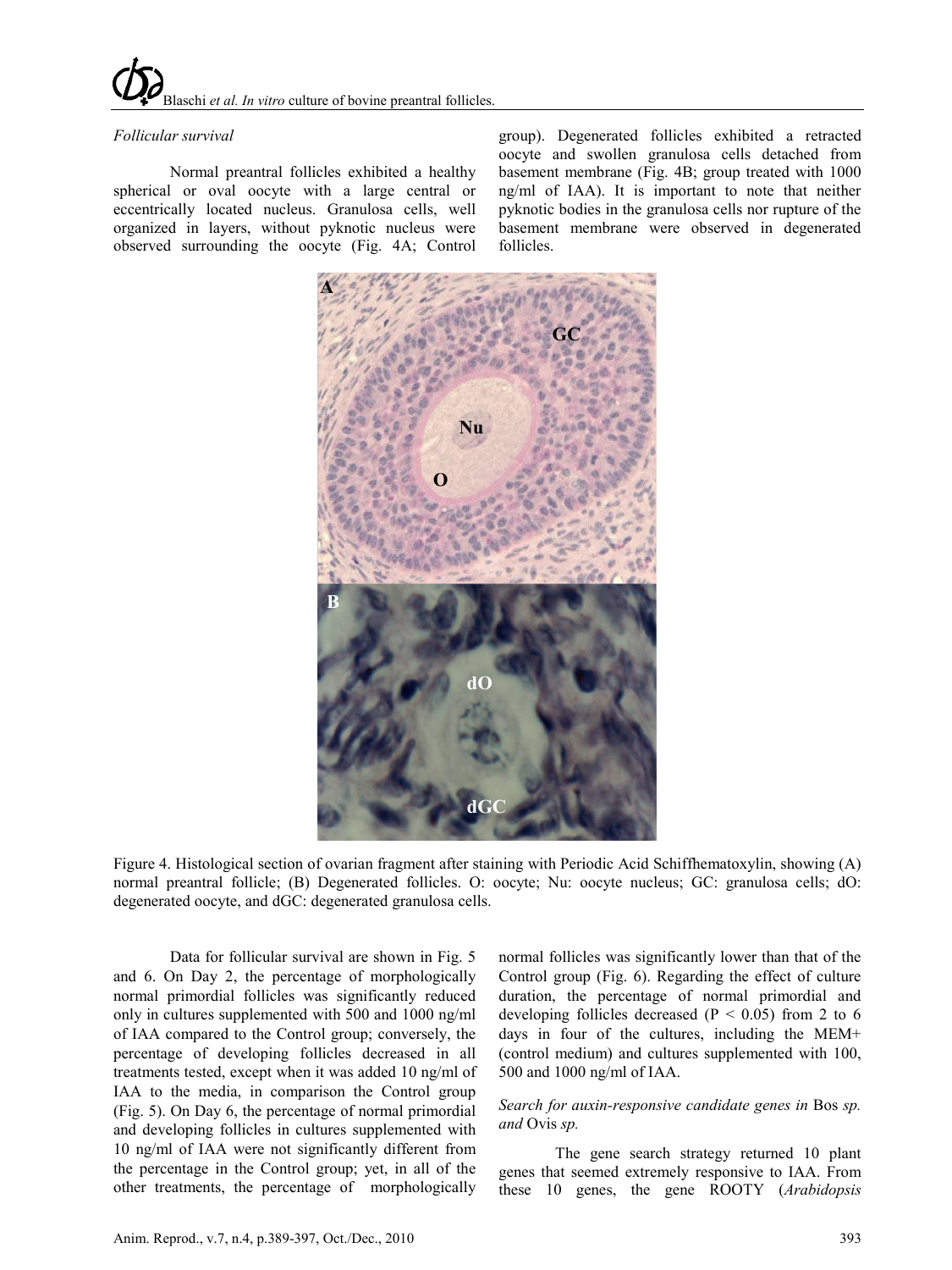Blaschi *et al. In vitro* culture of bovine preantral follicles.

*thaliana*) had the best homology scores with *Ovis*  aries (E-value 2e<sup>-39</sup> and Identity: 40%) and *Bos* 

*taurus* (E-value  $1e^{-57}$  Identity: 37%) tyrosine aminotransferase genes (EC: 2.6.1.5).



Figure 5. Mean ( $\pm$  SEM) percentages of preantral bovine follicles that were normal in non-cultured ovarian tissue [Control – primordial ( $\Box$ ) and developing ( $\Box$ )] and in tissue after culture for 2 days [primordial ( $\Box$ ) and developing  $(\Box)$  in various treatments. \*Different (P < 0.05) from Control group. <sup>ab</sup>For primordial-stage follicles, treatments (excluding the control) without a common superscript differ ( $P < 0.05$ ). <sup>cd</sup>For developing-stage follicles, treatments (excluding the control) without a common superscript differ ( $P < 0.05$ ).



Figure 6. Mean ( $\pm$  SEM) percentages of preantral bovine follicles that were normal in non-cultured ovarian tissue [Control – primordial ( $\Box$ ) and developing ( $\Box$ )] and in tissue after culture for 6 days [primordial ( $\Box$ ) and developing ( $\Box$ ) in various treatments. \*Different (P < 0.05) from Control group. <sup>ab</sup>For primordial-stage follicles, treatments (excluding the control) without a common superscript differ  $(P < 0.05)$ . <sup>cd</sup>For developing-stage follicles, treatments (excluding the control) without a common superscript differ  $(P < 0.05)$ .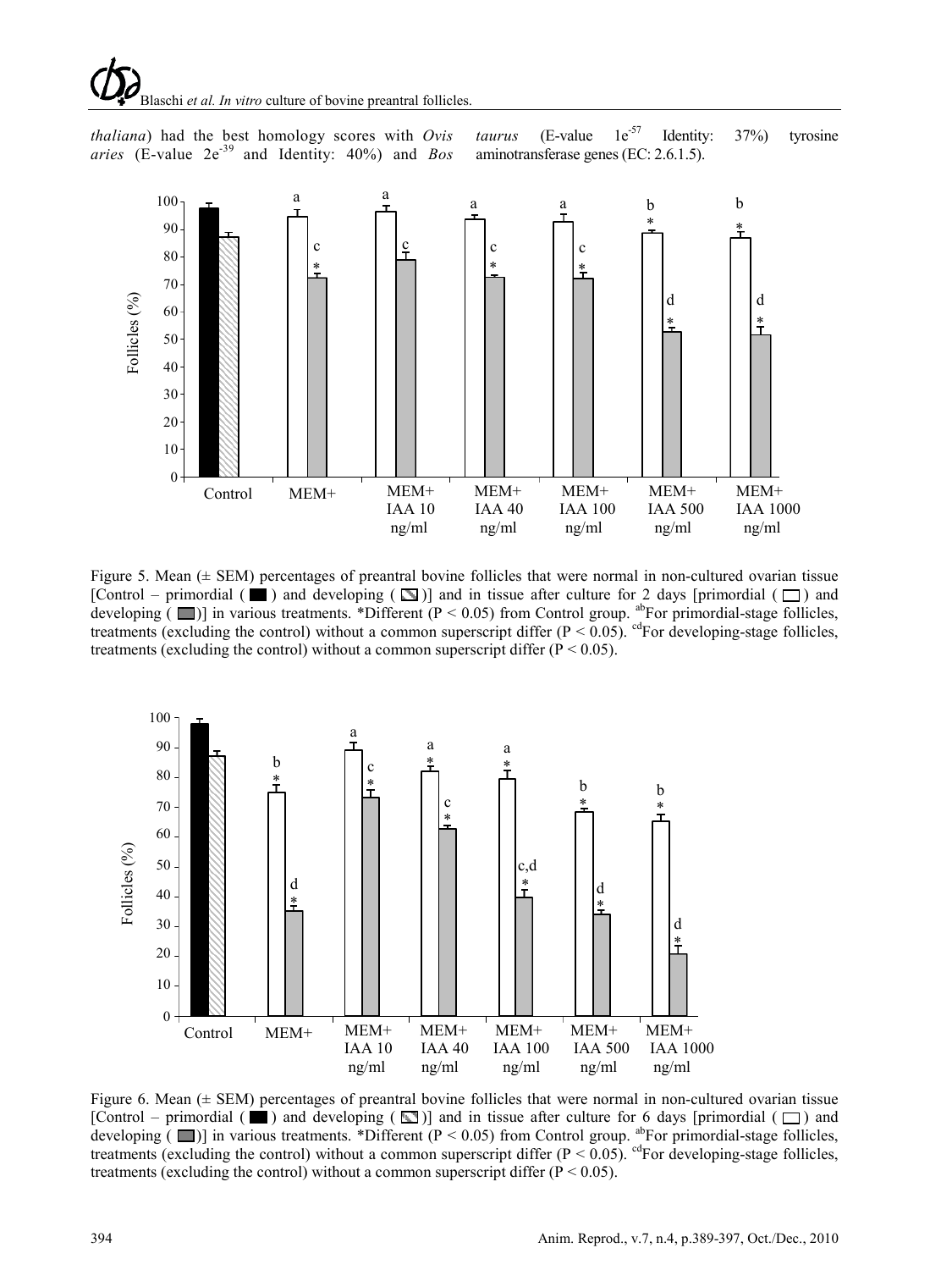#### **Discussion**

To our knowledge, this is the first work to describe the *in vitro* culture of follicles from *Bos indicus* females exposed to different doses of IAA. After only 2 days in culture, there was a sharp decrease in the percentage of primordial follicles and a concomitant increase in the percentage of developing follicles, thereby indicating the activation of primordial follicles (*i.e.*, when primordial follicles leave the resting pool and enter into the growth pool). Similar results have been obtained in studies with bovine (Braw-Tal and Yossefi, 1997; Fortune *et al.*, 1998) and baboon (Fortune *et al.*, 1998) preantral follicles enclosed in ovarian sections. Therefore, we hypothesize that the release of stimulatory factors or a cessation in the production of inhibitory factors by stromal, granulosa or pre-thecal cells within the culture of ovarian cortical tissue triggered the activation of these bovine primordial follicles *in vitro*. In support of this hypothesis, previous studies have demonstrated that anti-Mullerian hormone and IGF-1 can impair, but not block, the activation of primordial follicles *in vitro* (Durlinger *et al.*, 1999; Fortune *et al.*, 2004). The main source of these hormones is the granulosa cells of more advanced follicles. Thus, low concentrations of such inhibitory factors in the cultured cortical pieces or the presence of possible stimulatory factors in the culture media, such as insulin (Kezele *et al.*, 2002), may explain the observed primordial follicle activation *in vitro*. Moreover, there are locally produced growth factors that stimulate primordial follicle activation, such as BMP-7, Kit ligand, GDF-9 and FGF-2 (Fortune, 2003; van den Hurk and Zhao, 2005).

Culture conditions have a profound influence on follicle activation and viability. Regarding the activation, the addition of IAA had variable effects on preantral follicles. In the present study, follicular activation (i.e., the transition from primordial to developing follicles) was observed after 2 and 6 days of *in vitro* culture in all treatments supplemented or not with IAA. The addition of IAA did not cause an additional effect on activation when compared to control and MEM+ alone, different from that reported in other studies with sheep (Andrade *et al*., 2005), which is probably due to species-specific differences. Follicular activation in MEM+ presumably occurred because this medium is enhanced with nutrients such as amino acids and carbohydrates (van Wezel and Rodgers, 1996). Follicular activation has been obtained in previous studies in goats (Martins *et al*., 2010), cows (Braw-Tal and Yossefi, 1997) and baboons (Fortune *et al*., 1998), in which the number of primordial follicles was dramatically reduced, with a concomitant increase in the number of developing follicles after *in vitro* culture of ovarian tissue.

In the present study, the highest percentage of viable follicles occurred when IAA was used in the

concentration of 10 ng/ml; this is in agreement with the work of Costa *et al*. ( 2010) that showed when an *in vitro* culture of ovine preantral follicles was incubated with IAA (10 ng/ml), the follicular viability was maintained in a similar manner to the control group during the 5-day culture. Notably, the molecular mechanisms underlying the action of auxin in plants have been explained by Barbier-Brygoo (1995). Auxins bind to a soluble auxin-binding protein, and the formed complex associates with a transmembrane receptor, causing, directly or indirectly, a variety of cellular responses (Toniolli *et al.*, 1996). The cellular effects of auxin stimulation include increased cell wall plasticity and cell water uptake, changes in cell permeability and respiratory patterns, and nucleic acid metabolism (Santner and Estelle, 2009). However, the molecular mechanisms underlying the actions of auxin in animal cells have not been elucidated.

It is important to emphasize that we observed a difference in susceptibility to degeneration among primordial and developing follicles (ie., primary and secondary follicles). On days 2 (except for treatment with the addition of 10 ng/ml of IAA) and 6 of *in vitro* culture, the percentage of developing follicles was significantly different from the Control group in all treatments, whereas the viability of primordial follicles remained similar to the condition *in vivo* (control) in four of six treatments of Day 2 and in one treatment of Day 6. The little morphological evidence of biosynthetic activity in the granulosa cells of primordial follicles can make these cells less sensitive to degeneration (Hirshfield, 1991). After the oocyte activation, organelle multiplication and an increase of the uptake of nutrient occurs. Some of these oocytes die after activation due to an inadequate environment to continue their normal development (Rüsse, 1983). Besides that, an increase of the number of granulosa cells in secondary follicles could make these cells more sensitive to atretic processes (Hirsfield, 1988).

Increasing the IAA concentration resulted in a progressive reduction in the percentage of normal follicles. However, little is known about the deleterious effects of IAA. Although IAA is known for its antioxidant activity (Cano *et al.*, 2003), this agent may also act as a pro-oxidant agent by accelerating lipid peroxidation (Candeias *et al.*, 1995) when it is oxidized by heme-containing peroxidases (Kim *et al.*, 2004), which are common enzymes present in the serum. We suggest that at concentrations of 40, 100, 500 and 1000 ng/ml, there was a corresponding increase in the amount of IAA oxidation, thereby increasing the level of reactive oxygen species (ROS), which resulted in a progressive reduction of follicular viability. Oxidative stress has been related to apoptosis in many cell types (Chandra *et al.*, 2000), including ovarian follicles (Tsai-Turton and Luderer, 2006; Zhang *et al.*, 2006). Additionally, the administration of IAA to pregnant mice induces p53-mediated apoptosis in the embryo's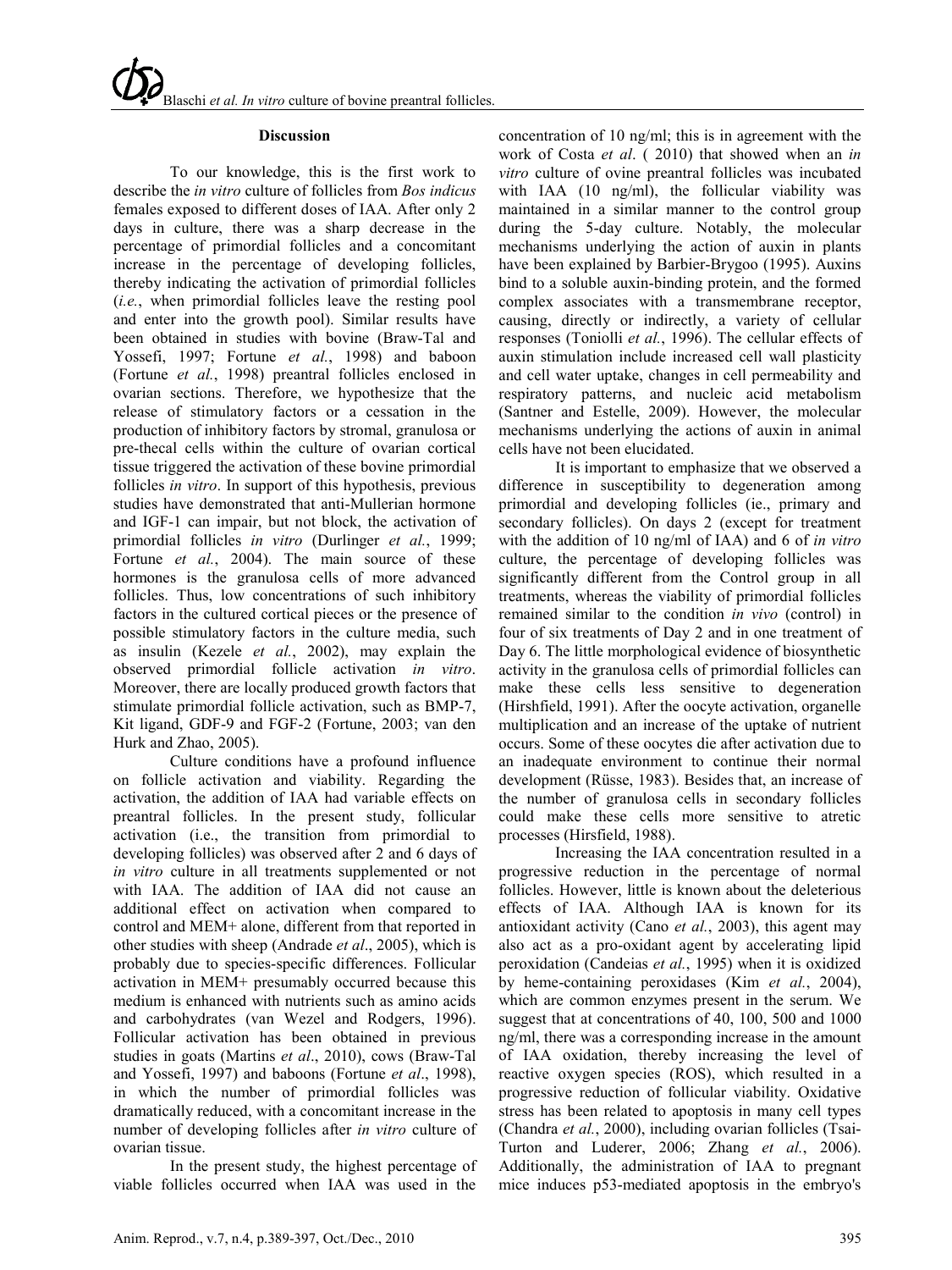neuroepithelium, decreases the formation of neurons and leads to microencephaly in the fetus (Furukawa *et al.*, 2007).

The results obtained in the present study using an *in silico* approach showed that the plant gene ROOTY seemed to play an important role in IAA metabolism and that ROOTY mRNA was found when plant tissues were stimulated with IAA. Prather *et al*. (2005), from the *DNA Core Facility (Bovine Project)*, have described the expression levels of the tyrosine aminotransferase gene (an ortholog of ROOTY) in the following bovine samples: germinal vesicle-stage oocytes, *in vitro* derived embryos (2-cell, morula, blastocyst and nuclear transfer blastocyst), *in vivo* blastocysts and conceptuses, corpora lutea, ovarian follicles, oviducts, endometrium, and placenta/embryo from day 35 bovine conceptuses. Even though the role of ROOTY in the control of auxin homeostasis in plants has yet to be elucidated (Barlier *et al.*, 2000), the presence of its orthologous transcript in bovine oocytes and embryos indicates that it participates in general mammalian metabolism.

We conclude that the 10 ng/ml concentration of IAA promoted follicular survival and activation of Nelore bovine preantral follicles after 6 days of culture *in vitro*. The determination of the molecular basis of *in vitro* oocyte development is still complicated due to the small amount of available RNA at early oocyte stages. The identification of candidate genes that can affect oocyte development may assist in the discovery of molecular markers, such as SNP's, which should be useful in choosing the best oocyte donors and may contribute to the genetic quality of livestock improvement programs.

#### **References**

**Abir R, Ao AA, Zhang Xy, Garor R, Nitke S, Fisch B**. 2009. [Vascular endothelial growth factor A and its](http://www.sciencedirect.com/science?_ob=ArticleURL&_udi=B6T6K-4W75RVD-4&_user=10&_coverDate=05%2F05%2F2009&_alid=1171368949&_rdoc=14&_fmt=high&_orig=search&_cdi=5033&_st=13&_docanchor=&_ct=267&_acct=C000050221&_version=1&_urlVersion=0&_userid=10&md5=9f1b8caf2d165afbe3a1d84a601c5692)  [two receptors in human preantral follicles from fetuses,](http://www.sciencedirect.com/science?_ob=ArticleURL&_udi=B6T6K-4W75RVD-4&_user=10&_coverDate=05%2F05%2F2009&_alid=1171368949&_rdoc=14&_fmt=high&_orig=search&_cdi=5033&_st=13&_docanchor=&_ct=267&_acct=C000050221&_version=1&_urlVersion=0&_userid=10&md5=9f1b8caf2d165afbe3a1d84a601c5692)  [girls, and women.](http://www.sciencedirect.com/science?_ob=ArticleURL&_udi=B6T6K-4W75RVD-4&_user=10&_coverDate=05%2F05%2F2009&_alid=1171368949&_rdoc=14&_fmt=high&_orig=search&_cdi=5033&_st=13&_docanchor=&_ct=267&_acct=C000050221&_version=1&_urlVersion=0&_userid=10&md5=9f1b8caf2d165afbe3a1d84a601c5692) *Fertil Steril*, 91:1967-1975.

**Andrade ER, Seneda MM, Alfieri AA, Oliveira JA, Figueiredo JR, Toniolli R**. 2005. Efeito de diferentes concentrações de ácido 3-indol-acético na ativação e crescimento *in vitro* de folículos pré-antrais ovinos. *Arq Bras Med Vet Zootec*, 57:334-339.

**Bairoch A, Apweiler R**. 2000. The SWISS- PROT protein sequence database and its supplement TrEMBL in 2000. *Nucleic Acids Res*, 1:45-48.

**Barbier-Brygoo H**. 1995. Tracking auxin receptors using functional approaches. *Crit Rev Plant*, 14:1-25.

**Barlier I, Kowalczyk M, Marchant A, Ljung K, Bhalerao R, Bennett M, Sandberg G, Bellini C**. 2000. The SUR2 gene of Arabidopsis thaliana encodes the cytochrome P450 CYP83B1, a modulator of auxin homeostasis. *Proc Natl Acad Sci*, 97:14819-14824.

**Becker D, Hedrich R**. 2002. Channelling auxin action: modulation of ion transport by indole-3-acetic acid.

*Plant Mol Biol*, 49:349-356.

**Braw-Tal R, Yossefi S**. 1997. Studies *in vivo* and *in vitro* on the initiation of follicle growth in the bovine ovary. *J Reprod Fertil*, 109:165-171.

**Candeias LP, Folkes LK, Prossa M**. 1995. Enhancement of lipid peroxidation by indole-3-acetic acid and derivates: substituent effects. *Free Radical Res*, 23:403-418.

**Cano A, Alcaraz O, Arnao MB**. 2003. Free radicalscavenging activity of indolic compounds in aqueous and ethanolic media. *Anal Bioanal Chem*, 376:33-37.

**Chandra J, Samali A, Orrenius S**. 2000. Triggering and modulation of apoptosis by oxidative stress. *Free Radic Biol Med*, 29:323-333.

**Chaves RN, Martins FS, Saraiva MVA, Celestino JJH, Lopes CAP, Correia JC, I.B. Lima Verde IB, Matos MHT, Báo SN, Name KPO, Campello CC, Silva JRV, Figueiredo JR**. 2008. Chilling ovarian fragments during transportation improves viability and growth of goat preantral follicles cultured *in vitro*. *Reprod Fertil Dev*, 20:640-647.

**Clark LJ, Irving-Rodgers HF, Dharmarajan AM, Rodgers RJ**. 2004. Theca interna: the other side of bovine follicular atresia. *Biol Reprod*, 71:1071-1078.

**Costa SHF, Santos RR, Rondina D, Andrade ER, Ohashi OM, Rodrigues APR, Figueiredo JR**. 2010. Effects of IAA in combination with FSH on *in vitro* culture of ovine preantral follicles. *Zygote*, 18:89-92.

**Durlinger AL, Kramer P, Karels B, De Jong FH, Uilenbroek JT, Grootegoed JA, Themmen AP**. 1999. Control of primordial follicle recruitment by anti-Mullerian hormone in the mouse ovary. *Endocrinology*, 140:5789-5796.

**Ewart-Toland A, Balmain A**. 2004. The genetics of cancer susceptibility: from mouse to man. *Toxicol Pathol*, 32: 26-30.

**Ferreira MA, Brasil AF, Silva JR, Andrade ER, Rodrigues AP, Figueiredo JR**. 2001. Effects of storage time and temperature on atresia of goat ovarian preantral follicles held in M199 with or without indole-3-acetic acid supplementation. *Theriogenology*, 55:1607-1617.

**Fortune JE, Kito S, Wandji SA, Srsen V**. 1998. Activation of bovine and baboon primordial follicles *in vitro*. *Theriogenology*, 49:441-449.

**Fortune JE**. 2003. The early stages of follicular development: activation of primordial follicles and growth of preantral follicles. *Anim Reprod Sci*, 78:135- 163.

**Fortune JE, Rivera GM, Yang MY**. 2004. Follicular development: the role of the follicular microenvironment in selection of the dominant follicle. *Anim Reprod Sci*, 82:109-126.

**Furukawa S, Usuda K, Abe M, Hayashi S, Ogawa I**. 2007. [Indole-3-acetic acid induces microencephaly in](http://www.ncbi.nlm.nih.gov/pubmed/17583487?ordinalpos=19&itool=EntrezSystem2.PEntrez.Pubmed.Pubmed_ResultsPanel.Pubmed_DefaultReportPanel.Pubmed_RVDocSum)  [mouse fetuses.](http://www.ncbi.nlm.nih.gov/pubmed/17583487?ordinalpos=19&itool=EntrezSystem2.PEntrez.Pubmed.Pubmed_ResultsPanel.Pubmed_DefaultReportPanel.Pubmed_RVDocSum) *Exp Toxicol Pathol*, 59:43-52.

**Gertz EM, Yu YK, Agarwala R, Schäffer AA, Altschul SF**. 2006. Composition-based statistics and